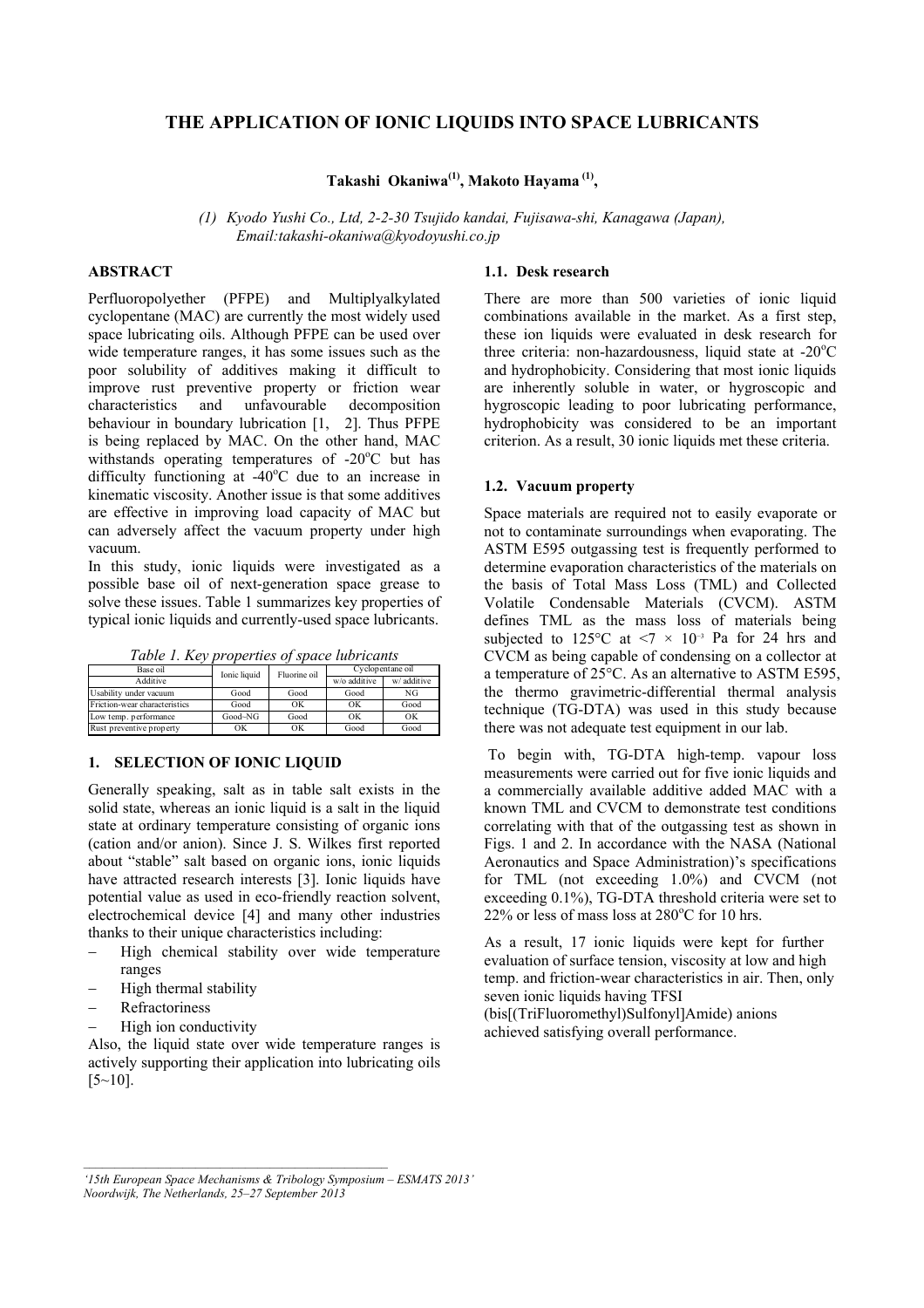

*Figure 1. Correlation between TML and TG-DTA* 



*Figure 2. Correlation between CVCM and TG-DTA*

#### **1.3. Rust preventive property**

Spacecraft and satellites need to be rust-resistant as they are stored in the atmosphere for 1~5 years before launching. Humidity cabinet tests were carried out using test plates made of common spacecraft steel SUS440C. Figure 3(a) shows a typical plate with ionic liquid after testing which was rated as E (50% rust or more). It is known that ionic liquids are unlikely to provide sufficient rust prevention. Accordingly, several rust inhibitors of varying chemical classifications and action mechanisms were examined. Only an absorption film type rust inhibitor was effective to improve the rust preventive property of a TFSA-type ionic liquid as shown in Figure 3(b)



*Figure 3. Humidity cabinet test* 

 *(JIS K2220.21.compliant) : Temp. 49<sup>o</sup> C, humidity 95%RH, testing time14days, SUS440C*

## **2. PREPARATION OF GREASE**

The ionic liquid selected through the above-mentioned examinations was thickened by common thickeners including Li-soap, urea series, organic clay, silica, polytetra-fluoroethylene (PTFE) and carbon black to formulate trial greases. Table 2 shows penetration, oil separation and rust preventive property of the trial greases. Long-chain aliphatic diurea and organic clay showed unfavorable oil separation, and silica caused rust. Aromatic diurea, PTFE and carbon black met all the criteria. Finally, aromatic diurea was selected as the most appropriate thickener as it outperformed PTFE and carbon black in subsequent outgassing measurements and other performance evaluations.

 With an ionic liquid as base oil, aromatic diurea having aromatic end group showed a greater thickening effect

| Thickener                                            | Type<br>$mass\%$ | Target        | Li-St<br>15                         | Li-12OHSt<br>15                   | Aliphatic<br>Diurea<br>(short-chain)<br>10 |
|------------------------------------------------------|------------------|---------------|-------------------------------------|-----------------------------------|--------------------------------------------|
|                                                      |                  | $250-$        |                                     |                                   |                                            |
| Penetration (worked)                                 |                  | 300           |                                     | <b>Failed to formulate grease</b> | 440<                                       |
| Oil separation mass%<br>$(100^{\circ}C^{\times}24h)$ |                  | 5 or less     |                                     |                                   |                                            |
| Rust prevention                                      |                  | A             |                                     |                                   |                                            |
|                                                      |                  |               |                                     |                                   |                                            |
| Thickener                                            | Type             | Target        | Aliphatic<br>Diurea<br>(long-chain) | Aromatic<br>Diurea                | <b>PTFE</b>                                |
|                                                      | $mass\%$         |               | 24                                  | 16                                | 30                                         |
| Penetration (worked)                                 |                  | $250-$<br>300 | 278                                 | 273                               | 296                                        |
| Oil separation mass%<br>$(100^{\circ}C \times 24h)$  |                  | 5 or less     | 19.6                                | 3.7                               | 3                                          |
| Rust prevention                                      |                  | A             | A                                   | A, A                              | A, A                                       |
|                                                      |                  |               |                                     |                                   |                                            |
| Thickener                                            | Type             | Target        | Organic<br>bentonite                | Silica<br>(hydro-<br>phobized)    | Carbon<br>black                            |
|                                                      | $mass\%$         |               | 20                                  | 6                                 | $\overline{4}$                             |
| Penetration (worked)                                 |                  | $250 - 300$   | 288                                 | 267                               | 298                                        |
| Oil separation mass%<br>$(100^{\circ}C \times 24h)$  |                  | 5 or less     | 33                                  | $\overline{2}$                    | $\overline{4}$                             |
| Rust prevention                                      |                  | A             |                                     | A, C                              | A, A                                       |
|                                                      |                  |               |                                     | Failed                            |                                            |

*Table 2. Evaluation results of each thickener* 

than thickeners having alkyl end group such as Li-soap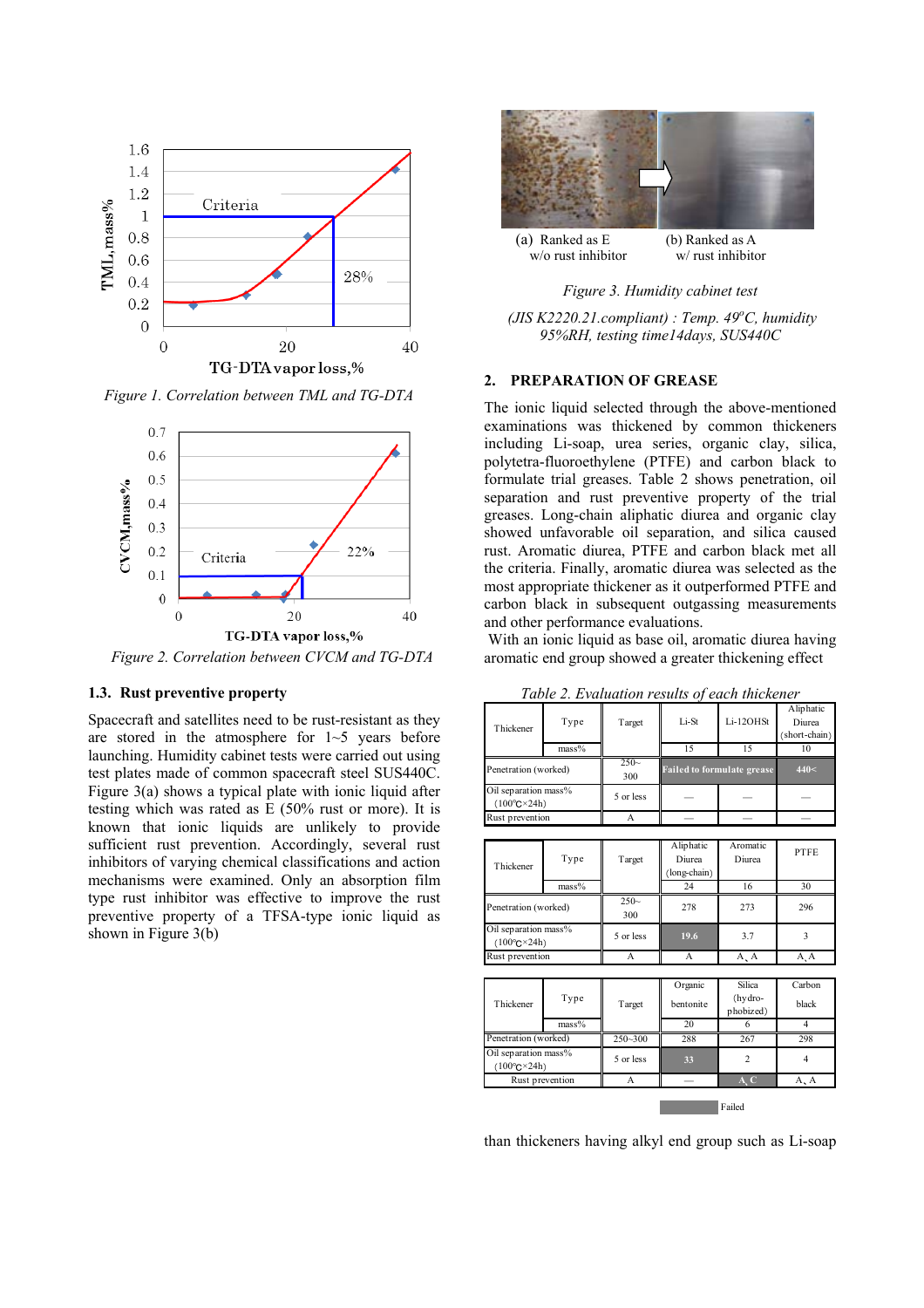and aliphatic diurea. Thickeners having alkyl end group are known to be effective against less polar base oils. Meanwhile, highly-polar ionic liquids presumably prevent these thickeners from forming 3D network to hold the oil.

## **3. VERIFICATION OF IONIC LIQUID-BASED GREASE**

Table 3 shows general properties of a grease formulated with an ionic liquid base oil and aromatic diurea thickener to have a worked penetration of 280, which was referred to as IU. Representative space greases actually used in practice, FF, MU and MN were evaluated for comparison. FF was based on straight chain PFPE. Whereas, MU and MN were based on MAC oil (Tris (2-octyldodecyl)Cyclopentane).

Figure 4 shows low temp. kinematic viscosities of each grease. Although MAC had an increase in viscosity at  $-40^{\circ}$ C, the ionic liquid had a low viscosity at the same level as PFPE indicating that it can be effectively used in the low temperature-range where only PFPE was used.

*Table 3. General properties of space greases* 

| Grease name        |                      |                 | IU             | FF                     | MU          | MN               |           |
|--------------------|----------------------|-----------------|----------------|------------------------|-------------|------------------|-----------|
|                    | Type                 |                 | Criteria       | Ionic liquid<br>(TFSA) | <b>PFPE</b> |                  | MAC       |
| Base oil           | Kinematic  <br>VISC. | $40^{\circ}$ C  |                | 20                     | 144         |                  | 104       |
|                    | $mm^2/s$             | $-40^{\circ}$ C | 10000 or less  | 5000                   | 5500        |                  | 89000     |
| Thickener          |                      |                 |                | Urea                   | <b>PTFE</b> | Urea             | Na series |
| Additive           |                      |                 | Rust inhibitor |                        |             | EP additive etc. |           |
| Worked penetration |                      | $250 - 300$     | 280            | 280                    | 300         | 276              |           |



*Figure 4. Low temp. kinematic viscosity of ionic liquid and space lubricating oils*

## **3.1. Outgassing property under vacuum**

Outgassing measurements were carried out to evaluate vacuum property of IU. As shown in Table 4, IU met the NASA specifications for TML and CVCM.

| Table 4. Result of outgassing test |  |  |  |  |  |
|------------------------------------|--|--|--|--|--|
|------------------------------------|--|--|--|--|--|

|                | Twore <i>to Kestal of Outguissing test</i><br>Ш | <b>NASA</b><br>specification |
|----------------|-------------------------------------------------|------------------------------|
| TML, mass%     | $0.881 \pm 0.004$                               | 1.0 or less                  |
| $CVCM$ , mass% | $0.096 \pm 0.004$                               | $0.1$ or less                |

#### **3.2. Friction and wear characteristics under vacuum**

As for space machine elements including a solar cell paddle drive mechanism, antenna positioning mechanism and bearings and reducers for various scanners, lubricating oils, greases and solid lubricants are selectively used depending on component's own situation. When lubricated with lubricating oil or grease, these machine elements under low-speed condition (<100rpm) are often operated in the mixed- or partial-EHL~boundary lubrication regimes [10].

Figs. 5 and 6 show wear and friction characteristics of each grease under vacuum, respectively. Compared to other greases, IU and its base oil had a lower wear rate and a lower coefficient of friction down to about 0.10 with small variations. IU exceled conventional PFPE and MAC oil-based lubricating oils and greases at friction characteristics.



*Figure 5. Wear characteristics under vacuum (Apparatus : Ball on disk, sliding speed 20mm/s, max. contact pressure 2.8GPa, vacuum <10-4Pa, testing time 3h, ball and disk material SUS440C)*